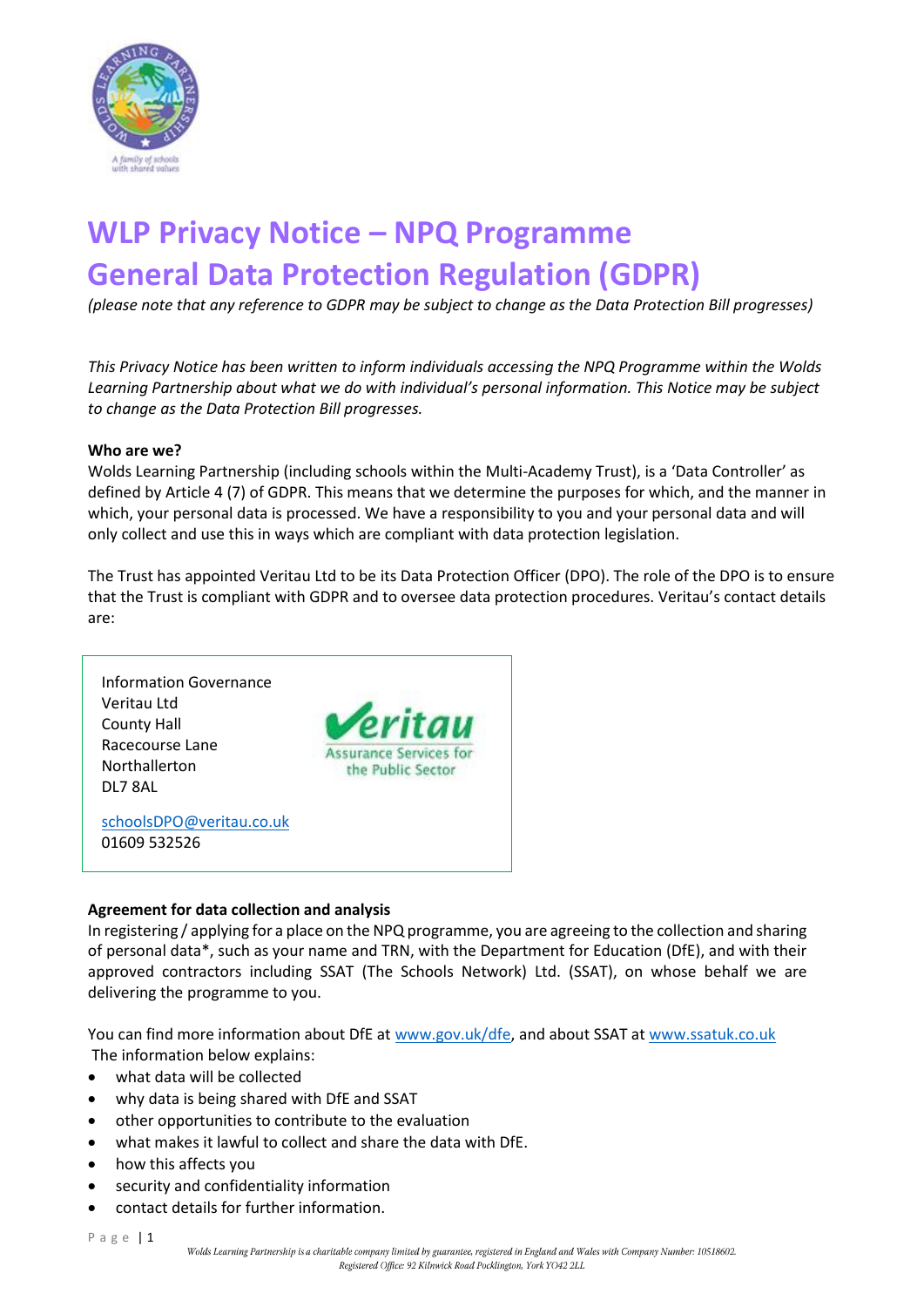

**What personal data will we collect and share with DfE and its approved contractors (including SSAT)?** For each participant, we will collect and share the following (referred to as personal data) with DfE via SSAT:

**\*Personal data:**

- Name of applicant/participant
- Teacher Reference Number
- Current job role/post
- Ethnicity
- Gender
- Disability (if applicable)

### **What is the purpose of the data sharing?**

Personal data will be collected and shared with DfE (via SSAT) for the purpose of research, evaluation, planning and statistical analysis. This will enable DfE to:

- monitor performance of each provider
- deliver Quality Assurance (QA) of each provider
- evaluate the effectiveness of the NPQ programme
- understand the characteristics of who accesses, completes and benefits from it and in what way, and who does not
- identify good practice and opportunities to improve the NPQ delivery model
- understand the outcomes for participants, schools and pupils and any opportunities to improve these outcomes.

The evaluation will directly inform the review of performance and quality of delivery by providers, any improvements to NPQ programme policy and delivery and the outcomes for future participants.

### **How will DfE use the personal data we share with them?**

We will collect and share personal data from your application form and from your NPQ journey (e.g. if you withdraw, complete etc.) with DfE via SSAT (and Quality Assurance Agency, and external evaluator working on its behalf).

DfE will:

- **1.** Analyse the personal data from your application form to understand the characteristics of teachers applying for the NPQ (and thereby identifying other groups who are not applying). DfE will use this information to explore the characteristics of participants who withdraw, drop out or complete and any common factors e.g. NPQ level, region.
- **2.** Link and match this data with other information that DfE already collects or holds (e.g. [School](https://data.gov.uk/dataset/school-workforce-census)  [Workforce Census,](https://data.gov.uk/dataset/school-workforce-census) [national statistics for schools,](https://www.gov.uk/government/organisations/department-for-education/about/statistics#latest-statistical-releases) [Edubase\)](http://www.education.gov.uk/edubase/home.xhtml) or data to which it is lawfully permitted access e.g. regional economic information. This enables analysis of the longer-term benefits of the NPQ programme, e.g. how many people progress/are promoted, how long it takes and if there are other factors that help or hinder this progress. This means we can avoid asking you to give us the same information twice. DfE will not share any information that will identify you, or any other third party, unless it is required to do so by law.

### **How will SSAT use the personal data we share with them?**

We are operating under contract from SSAT, and are required to pass to them the data that they are, in turn, required to pass to DfE (as detailed above).

In addition SSAT will make the following use of your data (not including data about ethnicity, gender or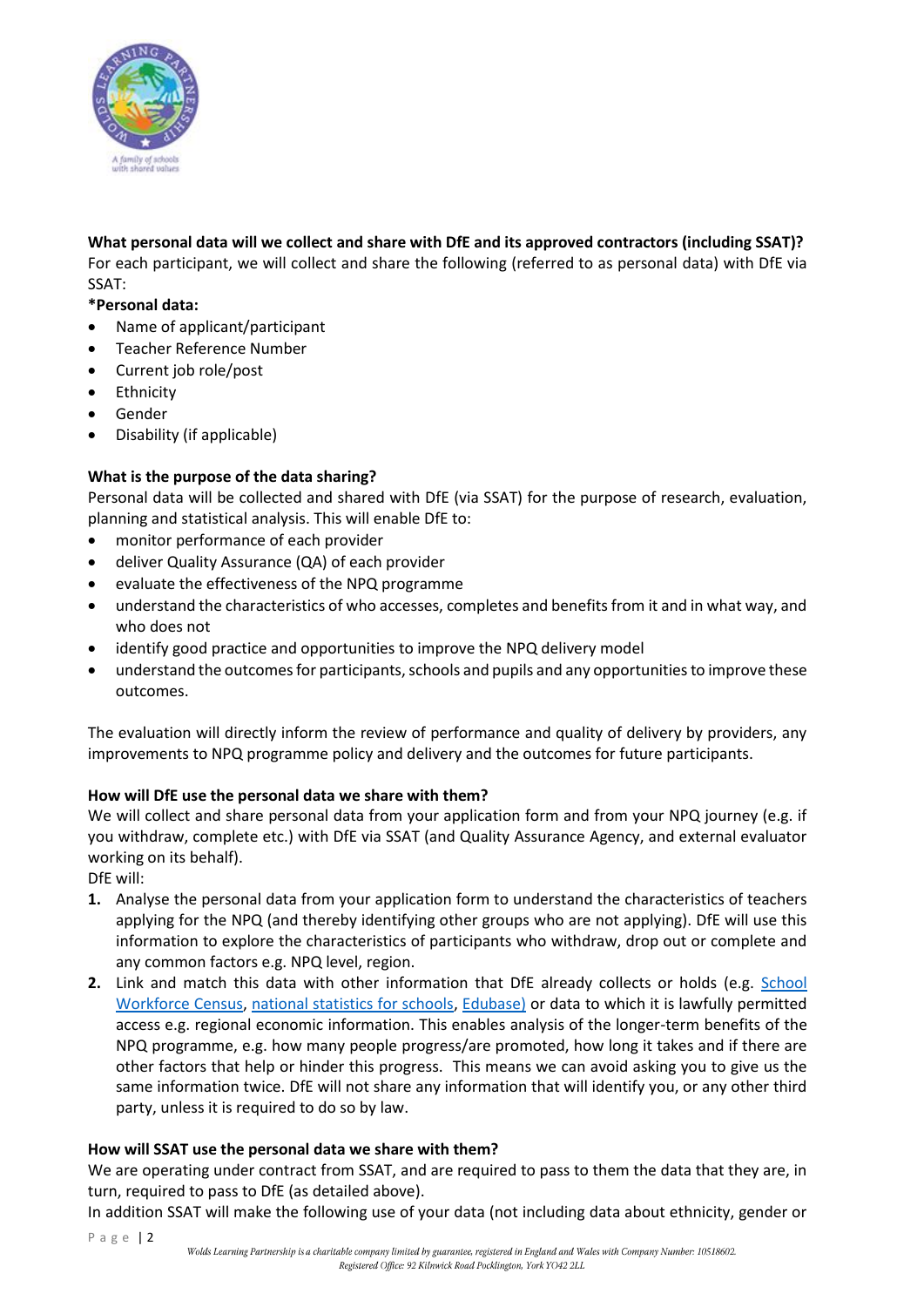

## disability):

To operate the overall SSAT NPQML programme

- To record your professional interests, and whether you are successful in applying for the programme and attaining the qualification
- To modify your experience on the SSAT website to draw attention to information that SSAT think will be of interest to you
- If you receive paid-for communications from SSAT, then SSAT may use your interest in and participation on this programme to vary the content made available to you

If you grant SSAT permission to send you marketing material, SSAT will use your interest in and participation on this programme to vary the information SSAT send to you

## **How will I be asked to contribute to the evaluation?**

- 1. At the start of the programme, on behalf of DfE, we will invite all participants to complete an online evaluation survey about your expectations and reasons for applying. At the end of the NPQ programme, we will ask you to reflect on your use of what you have learnt. The responses to the survey will be treated in confidence and we will not see them. During the programme, the Quality Assurance Agency will invite you to complete a survey asking you about the content of the NPQ and its delivery.
- 2. In addition, DfE (or a contracted organisation working on its behalf) may contact you to ask you to assist with their research by taking part in telephone or face-to-face interviews; the purpose of this is to provide a richer understanding of your views and experiences. Please note that, if contacted, you will be under no obligation to take part and you can change your mind at any time. If you do agree to participate, you will not be identified or identifiable in any results of the evaluation.

# **What makes our sharing of your personal data with DfE lawful?**

Any additional sharing of personal data provided on your application form will only take place where the law allows it.

We will share personal data with DfE for the purposes of research, evaluation, planning and statistical analysis that is in the public interest.

The Data Protection Act 1998 states 'personal data shall be processed fairly and lawfully and in particular, shall not be processed unless:

a. At least one of the conditions in Schedule 2 is met, and

b. In the case of sensitive personal data, at least one of the conditions in Schedule 3 is also met'

The conditions under which it is lawful for this to happen are:

- The Schedule 2 condition for processing personal data relating to the identity of an individual participant is condition 2: The processing is necessary for the performance of a contract to which the data subject is a party.
- The Schedule 3 condition for processing sensitive personal data on a participant's disability is condition 7(c) the processing is necessary for the exercise of any functions of the Crown, a Minister of the Crown or a government department. This is to ensure that the department is able to comply with the public sector equality duty.
- For the processing of ethnicity condition 9 applies: the processing is of sensitive personal data consisting of information as to racial or ethnic origin, is necessary for the purpose of identifying or keeping under review the existence or absence of equality of opportunity or treatment between persons of different racial or ethnic origins, with a view to enabling such equality to be promoted or maintained and, is carried out with appropriate safeguards for the rights and freedoms of data subjects.